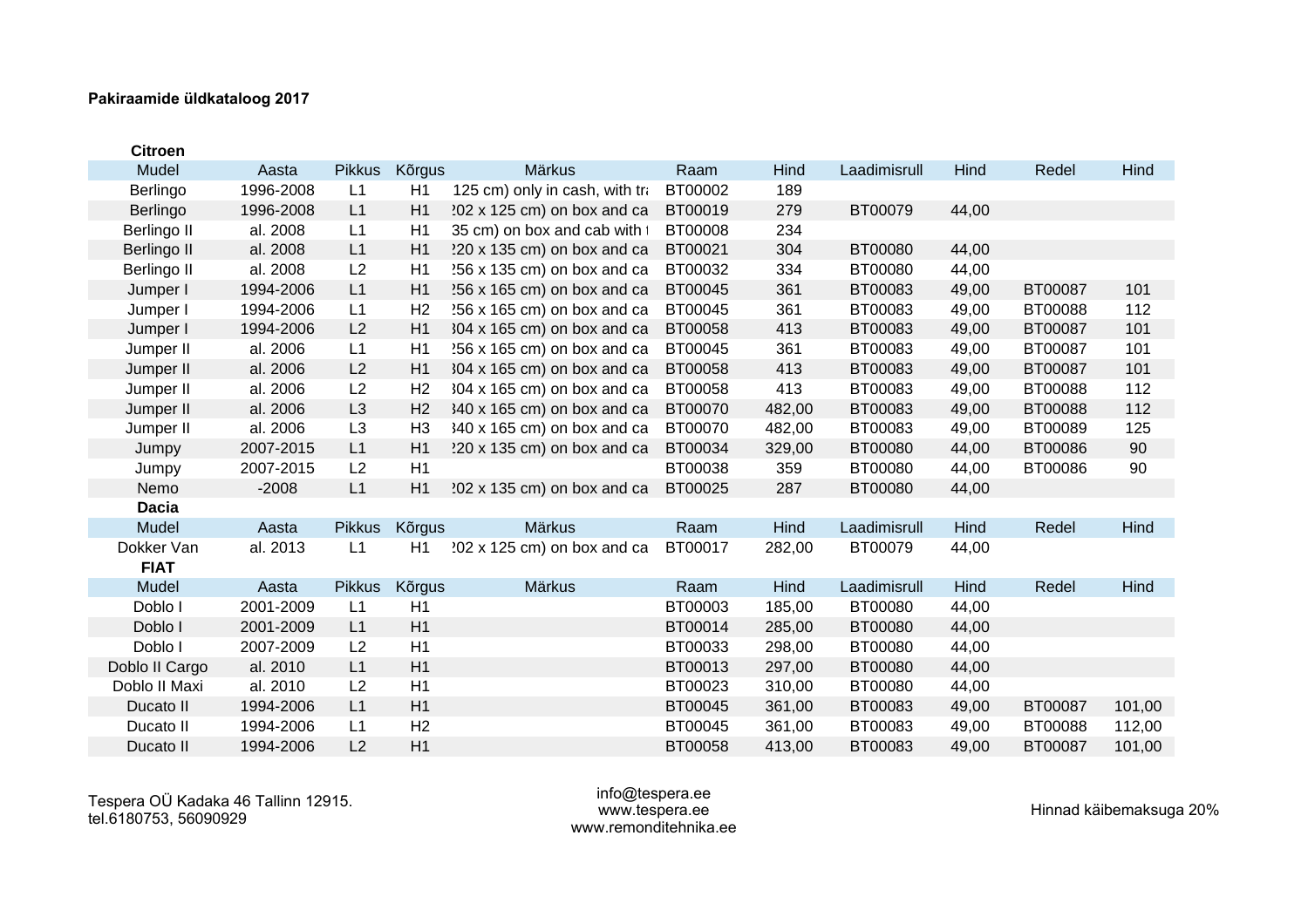| Duchy III              | al. 2006  | L1             | H1             |        | BT00045 | 361,00 | BT00083      | 49,00 | BT00087 | 101,00 |
|------------------------|-----------|----------------|----------------|--------|---------|--------|--------------|-------|---------|--------|
| Duchy III              | al. 2006  | L2             | H1             |        | BT00058 | 413,00 | BT00083      | 49,00 | BT00087 | 101,00 |
| Duchy III              | al. 2006  | L2             | H <sub>2</sub> |        | BT00058 | 413,00 | BT00083      | 49,00 | BT00088 | 112,00 |
| Duchy III              | al. 2006  | L <sub>3</sub> | H <sub>2</sub> |        | BT00070 | 482,00 | BT00083      | 49,00 | BT00088 | 112,00 |
| Duchy III              | al. 2006  | L <sub>3</sub> | H <sub>3</sub> |        | BT00070 | 482,00 | BT00083      | 49,00 | BT00089 | 125,00 |
| Fiorino III            | al. 2008  | L1             | H1             |        | BT00025 | 287,00 | BT00080      | 44,00 |         |        |
| shield II              | al. 2007  | L1             | H1             |        | BT00034 | 329,00 | BT00080      | 44,00 | BT00086 | 90,00  |
| Talent                 | al. 2016  | L1             | H1             |        | BT00046 | 405,00 | BT00083      | 49,00 | BT00086 | 90,00  |
| Talent                 | al. 2016  | L2             | H1             |        | BT00060 | 464,00 | BT00083      | 49,00 | BT00087 | 101,00 |
| Ford                   |           |                |                |        |         |        |              |       |         |        |
| Mudel                  | Aasta     | <b>Pikkus</b>  | Kõrgus         | Märkus | Raam    | Hind   | Laadimisrull | Hind  | Redel   | Hind   |
| <b>Tourneo Connect</b> | 2002-2012 | L1             | H1             |        | BT00020 | 272,00 | BT00079      | 44,00 | BT00086 | 90,00  |
| <b>Tourneo Connect</b> | 2002-2012 | L2             | H1             |        | BT00020 | 272,00 | BT00079      | 44,00 | BT00086 | 90,00  |
| <b>Tourneo Connect</b> | al. 2013  | L1             | H1             |        | BT00024 | 297,00 | BT00079      | 44,00 |         |        |
| <b>Tourneo Connect</b> | al. 2013  | L2             | H1             |        | BT00029 | 307,00 | BT00079      | 44,00 |         |        |
| <b>Tourneo Courier</b> | al. 2013  | L1             | H1             |        | BT00016 | 289    | BT00080      | 44,00 |         |        |
| <b>Transit Connect</b> | 2002-2012 | L1             | H1             |        | BT00020 | 272,00 | BT00079      | 44,00 | BT00086 | 90,00  |
| <b>Transit Connect</b> | 2002-2012 | L2             | H1             |        | BT00020 | 272,00 | BT00079      | 44,00 | BT00086 | 90,00  |
| <b>Transit Connect</b> | al. 2013  | L1             | H1             |        | BT00024 | 297,00 | BT00079      | 44,00 |         |        |
| <b>Transit Connect</b> | al. 2013  | L2             | H1             |        | BT00029 | 307,00 | BT00079      | 44,00 |         |        |
| <b>Transit Courier</b> | al. 2013  | L1             | H1             |        | BT00016 | 289    | BT00080      | 44,00 |         |        |
| <b>Transit Custom</b>  | al. 2013  | L1             | H1             |        | BT00040 | 328    | BT00081      | 48,00 | BT00087 | 101    |
| <b>Transit Custom</b>  | al. 2013  | L2             | H1             |        | BT00052 | 484    | BT00081      | 48,00 | BT00087 | 101    |
| <b>Transit VI</b>      | al. 2014  | L2             | H <sub>2</sub> |        | BT00050 | 366    | BT00084      | 50,00 | BT00088 | 112    |
| <b>Transit VI</b>      | al. 2014  | L2             | H <sub>3</sub> |        | BT00050 | 366    | BT00084      | 50,00 | BT00089 | 125,00 |
| <b>Transit VI</b>      | al. 2014  | L <sub>3</sub> | H <sub>2</sub> |        | BT00063 | 436,00 | BT00084      | 50,00 | BT00088 | 112    |
| <b>Transit VI</b>      | al. 2014  | L <sub>3</sub> | H <sub>3</sub> |        | BT00063 | 436,00 | BT00084      | 50,00 | BT00089 | 125,00 |
| <b>Transit VI</b>      | al. 2014  | L4             | H <sub>3</sub> |        | BT00074 | 558    | BT00084      | 50,00 | BT00089 | 125,00 |
| <b>Iveco</b>           |           |                |                |        |         |        |              |       |         |        |
| Mudel                  | Aasta     | <b>Pikkus</b>  | Kõrgus         | Märkus | Raam    | Hind   | Laadimisrull | Hind  | Redel   | Hind   |
| Daily III              | 2000-2006 | L1             | H <sub>2</sub> |        | BT00035 | 316,00 | BT00081      | 48,00 | BT00088 | 112,00 |
| Daily III              | 2000-2006 | L1             | H1             |        | BT00037 | 327,00 | BT00083      | 49,00 | BT00087 | 101,00 |

#### info@tespera.ee www.tespera.ee www.remonditehnika.ee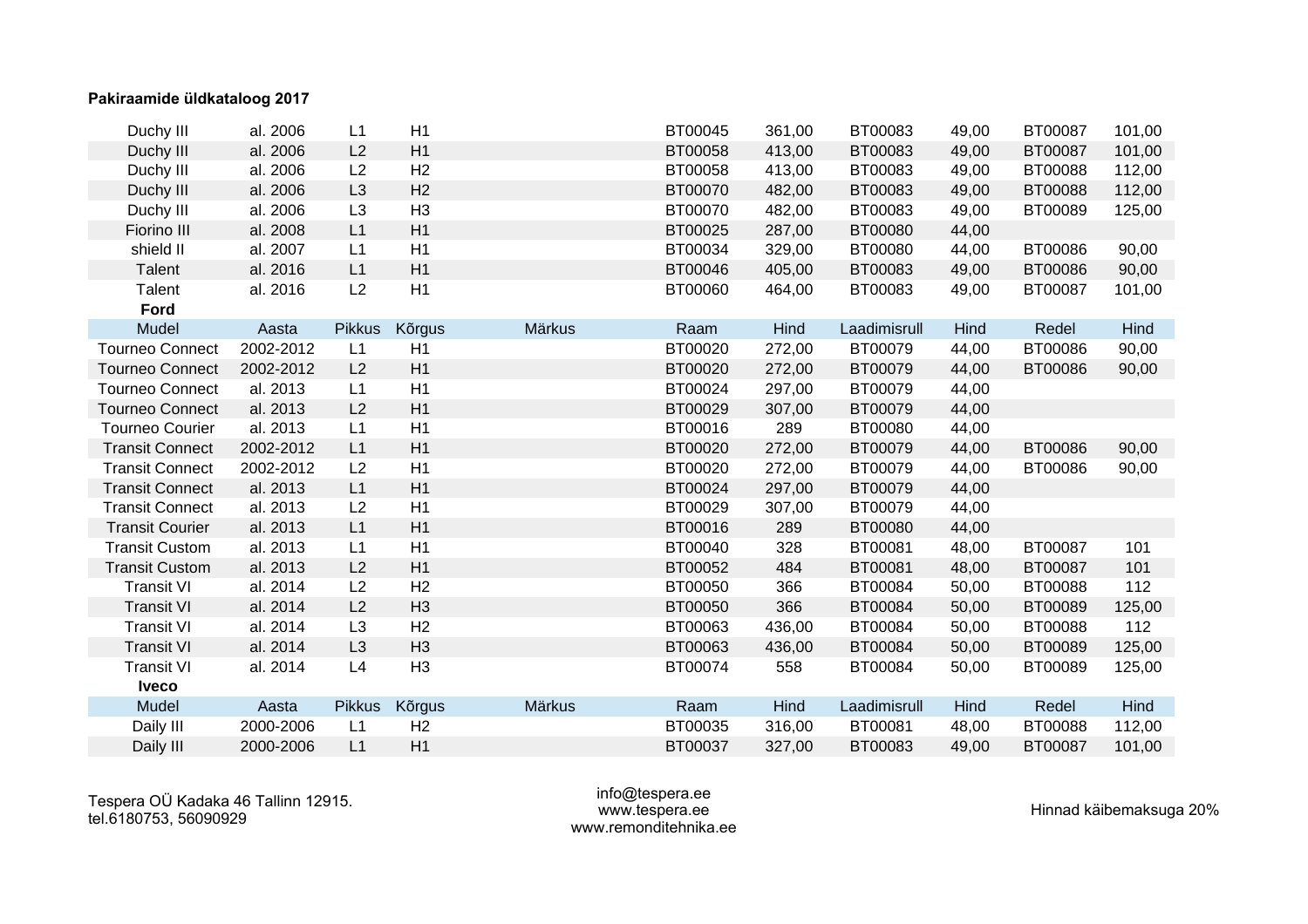| Daily III            | 2000-2006 | L2             | H <sub>3</sub> |        | BT00041 | 355,00 | BT00081      | 48,00 | BT00088 | 112,00 |
|----------------------|-----------|----------------|----------------|--------|---------|--------|--------------|-------|---------|--------|
| Daily IV / V         | 2006-2014 | L1             | H2             |        | BT00035 | 316,00 | BT00081      | 48,00 | BT00088 | 112,00 |
| Daily IV / V         | 2006-2014 | L1             | H1             |        | BT00037 | 327,00 | BT00083      | 49,00 | BT00087 | 101,00 |
| Daily IV / V         | 2006-2014 | L2             | H <sub>3</sub> |        | BT00041 | 355,00 | BT00081      | 48,00 | BT00089 | 125,00 |
| Daily IV / V         | 2006-2014 | L <sub>3</sub> | H <sub>2</sub> |        | BT00065 | 426,00 | BT00081      | 48,00 | BT00088 | 112,00 |
| Daily VI (7,3 m3)    | al. 2014  | L1             | H1             |        | BT00059 | 417,00 | BT00083      | 49,00 | BT00087 | 101,00 |
| Daily VI (9,0 m3)    | al. 2014  | L <sub>3</sub> | H1             |        | BT00071 | 460,00 | BT00083      | 49,00 | BT00087 | 101,00 |
| VI (10.8 m3) 2Ptos a | al. 2014  | L1             | H1             |        | BT00054 | 516,00 | BT00081      | 48,00 | BT00088 | 112,00 |
| VI (10.8 m3) 3Ptos a | al. 2014  | L1             | H1             |        | BT00053 | 515,00 | BT00081      | 48,00 | BT00088 | 112,00 |
| Daily VI (12,0 m3)   | al. 2014  | L <sub>3</sub> | H <sub>2</sub> |        | BT00066 | 430,00 | BT00081      | 48,00 | BT00088 | 112,00 |
| Daily VI (16,0 m3)   | al. 2014  | L3             | H2             |        | BT00076 | 521,00 | BT00082      | 48,00 | BT00088 | 112,00 |
| Shopbot              |           |                |                |        |         |        |              |       |         |        |
| <b>Mercedes</b>      |           |                |                |        |         |        |              |       |         |        |
| Mudel                | Aasta     | <b>Pikkus</b>  | Kõrgus         | Märkus | Raam    | Hind   | Laadimisrull | Hind  | Redel   | Hind   |
| Citan W415           | al. 2012  | L1             | H1             |        | BT00005 | 211,00 | BT00079      | 44,00 |         |        |
| Citan W415           | al. 2012  | L2             | H1             |        | BT00018 | 267,00 | BT00079      | 44,00 |         |        |
| Citan W415           | al. 2012  | L3             | H1             |        | BT00031 | 295,00 | BT00079      | 44,00 |         |        |
| Sprinter II          | al. 2006  | L1             | H1             |        | BT00046 | 405,00 | BT00083      | 49,00 | BT00087 | 101,00 |
| Sprinter II          | al. 2006  | L1             | H2             |        | BT00046 | 405,00 | BT00083      | 49,00 | BT00088 | 112,00 |
| Sprinter II          | al. 2006  | L <sub>3</sub> | H2             |        | BT00077 | 552,00 | BT00083      | 49,00 | BT00088 | 112,00 |
| Vito                 | 2003-2014 | L1             | H1             |        | BT00055 | 534,00 | BT00081      | 48,00 | BT00087 | 101,00 |
| Vito                 | 2003-2014 | L2             | H1             |        | BT00055 | 534,00 | BT00081      | 48,00 | BT00087 | 101,00 |
| Vito                 | 2003-2014 | L3             | H1             |        | BT00067 | 450,00 | BT00081      | 48,00 | BT00087 | 101,00 |
| Vito                 | al. 2014  | L1             | H1             |        | BT00055 | 534,00 | BT00081      | 48,00 | BT00087 | 101,00 |
| Vito                 | al. 2014  | L2             | H2             |        | BT00055 | 534,00 | BT00081      | 48,00 | BT00087 | 101,00 |
| Vito                 | al. 2014  | L <sub>3</sub> | H1             |        | BT00067 | 450,00 | BT00081      | 48,00 | BT00087 | 101,00 |
| <b>Nissan</b>        |           |                |                |        |         |        |              |       |         |        |
| Mudel                | Aasta     | <b>Pikkus</b>  | <b>Kõrgus</b>  | Märkus | Raam    | Hind   | Laadimisrull | Hind  | Redel   | Hind   |
| Interstar            | 2003-2010 | L1             | H1             |        | BT00036 | 356,00 | BT00082      | 48,00 | BT00087 | 101,00 |
| Interstar            | 2003-2010 | L1             | H <sub>2</sub> |        | BT00036 | 356,00 | BT00082      | 48,00 | BT00088 | 112,00 |
| Interstar            | 2003-2010 | L2             | H <sub>2</sub> |        | BT00044 | 428,00 | BT00082      | 48,00 | BT00088 | 112,00 |
| Interstar            | 2003-2010 | L2             | H <sub>3</sub> |        | BT00044 | 428,00 | BT00082      | 48,00 | BT00089 | 125,00 |

#### info@tespera.ee www.tespera.ee www.remonditehnika.ee

Hinnad käibemaksuga 20%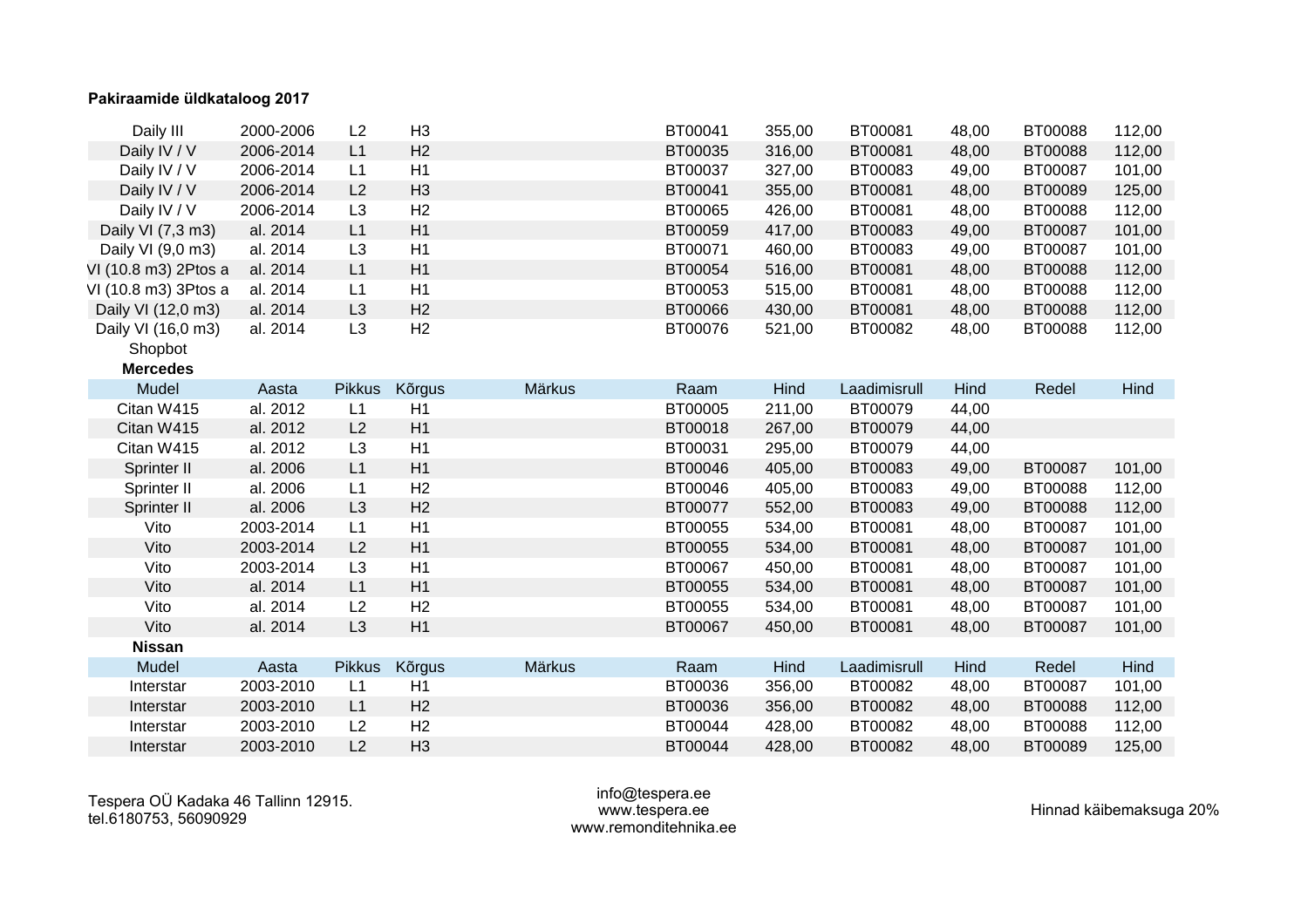| Interstar    | 2003-2010 | L <sub>3</sub> | H <sub>2</sub> |                         | BT00069 | 483,00 | BT00082      | 48,00 | BT00088 | 112,00 |
|--------------|-----------|----------------|----------------|-------------------------|---------|--------|--------------|-------|---------|--------|
| Interstar    | 2003-2010 | L <sub>3</sub> | H <sub>3</sub> |                         | BT00069 | 483,00 | BT00082      | 48,00 | BT00089 | 125,00 |
| Kubistar     | 1997-2009 | L1             | H1             |                         | BT00001 | 176,00 | BT00078      | 43,00 |         |        |
| Kubistar     | 1997-2009 | L1             | H1             |                         | BT00009 | 236,00 | BT00078      | 43,00 |         |        |
| Kubistar     | 1997-2009 | L2             | H1             |                         | BT00027 | 278,00 | BT00078      | 43,00 |         |        |
| <b>NV200</b> | al. 2009  | L1             | H1             |                         | BT00022 | 304,00 | BT00080      | 44,00 | BT00086 | 90,00  |
| NV400        | al. 2010  | L1             | H1             |                         | BT00047 | 380,00 | BT00083      | 49,00 | BT00087 | 101,00 |
| <b>NV400</b> | al. 2010  | L2             | H2             |                         | BT00057 | 428,00 | BT00082      | 48,00 | BT00088 | 112,00 |
| <b>NV400</b> | al. 2010  | L <sub>3</sub> | H2             |                         | BT00069 | 483,00 | BT00082      | 48,00 | BT00088 | 112,00 |
| Primastar    | 2002-2014 | L1             | H2             |                         | BT00026 | 299,00 | BT00080      | 44,00 | BT00086 | 90,00  |
| Primastar    | 2002-2014 | L2             | H <sub>2</sub> |                         | BT00039 | 341,00 | BT00080      | 44,00 | BT00086 | 90,00  |
| Primastar    | 2002-2014 | L1             | H1             |                         | BT00048 | 416,00 | BT00083      | 49,00 | BT00086 | 90,00  |
| Primastar    | 2002-2014 | L2             | H1             |                         | BT00061 | 475,00 | BT00083      | 49,00 | BT00086 | 90,00  |
| Opel         |           |                |                |                         |         |        |              |       |         |        |
| Mudel        | Aasta     | <b>Pikkus</b>  | Kõrgus         | Märkus                  | Raam    | Hind   | Laadimisrull | Hind  | Redel   | Hind   |
| Combo C      | 2002-2011 |                | H1             | Kinnitub kahe poldiga   | BT00010 | 253.00 | BT00079      | 44    |         |        |
| Combo C      | 2002-2011 |                | H1             | Kinnitub al.kinnitusega | BT00011 |        | BT00079      | 44    |         |        |
|              |           | L1             |                |                         |         | 252.00 |              |       |         |        |
| Combo D      | al. 2012  | L1             | H1             |                         | BT00013 | 297    | BT00080      | 44    |         |        |
| Combo D      | al. 2010  | L2             | H1             |                         | BT00023 | 310.00 | BT00080      | 44    |         |        |
| Movano A     | 1997-2010 | L1             | H1             |                         | BT00036 | 356    | BT00082      | 48    | BT00087 | 101.00 |
| Movano A     | 1997-2010 | L1             | H <sub>2</sub> |                         | BT00036 | 356    | BT00082      | 48    | BT00088 | 112.00 |
| Movano A     | 1997-2010 | L2             | H <sub>2</sub> |                         | BT00044 | 428.00 | BT00082      | 48    | BT00088 | 112.00 |
| Movano A     | 1997-2010 | L2             | H <sub>3</sub> |                         | BT00044 | 428.00 | BT00083      | 49    | BT00089 | 125    |
| Movano A     | 1997-2010 | L <sub>3</sub> | H <sub>2</sub> |                         | BT00069 | 483.00 | BT00082      | 48    | BT00088 | 112.00 |
| Movano A     | 1997-2010 | L <sub>3</sub> | H <sub>3</sub> |                         | BT00069 | 483.00 | BT00082      | 48    | BT00089 | 125    |
| Movano B     | al. 2010  | L1             | H1             |                         | BT00047 | 380.00 | BT00083      | 49    | BT00087 | 101.00 |
| Movano B     | al. 2010  | L2             | H2             |                         | BT00057 | 428.00 | BT00082      | 48    | BT00088 | 112.00 |
| Movano B     | al. 2010  | L <sub>3</sub> | H <sub>2</sub> |                         | BT00069 | 483.00 | BT00082      | 48    | BT00088 | 112.00 |
| Vivaro A     | 2002-2014 | L1             | H2             |                         | BT00026 | 299.00 | BT00080      | 44    | BT00086 | 90     |
| Vivaro A     | 2002-2014 | L2             | H <sub>2</sub> |                         | BT00039 | 341.00 | BT00080      | 44    | BT00086 | 90     |
| Vivaro A     | 2002-2014 | L1             | H1             |                         | BT00048 | 416.00 | BT00083      | 49    | BT00086 | $90\,$ |

#### info@tespera.ee www.tespera.ee www.remonditehnika.ee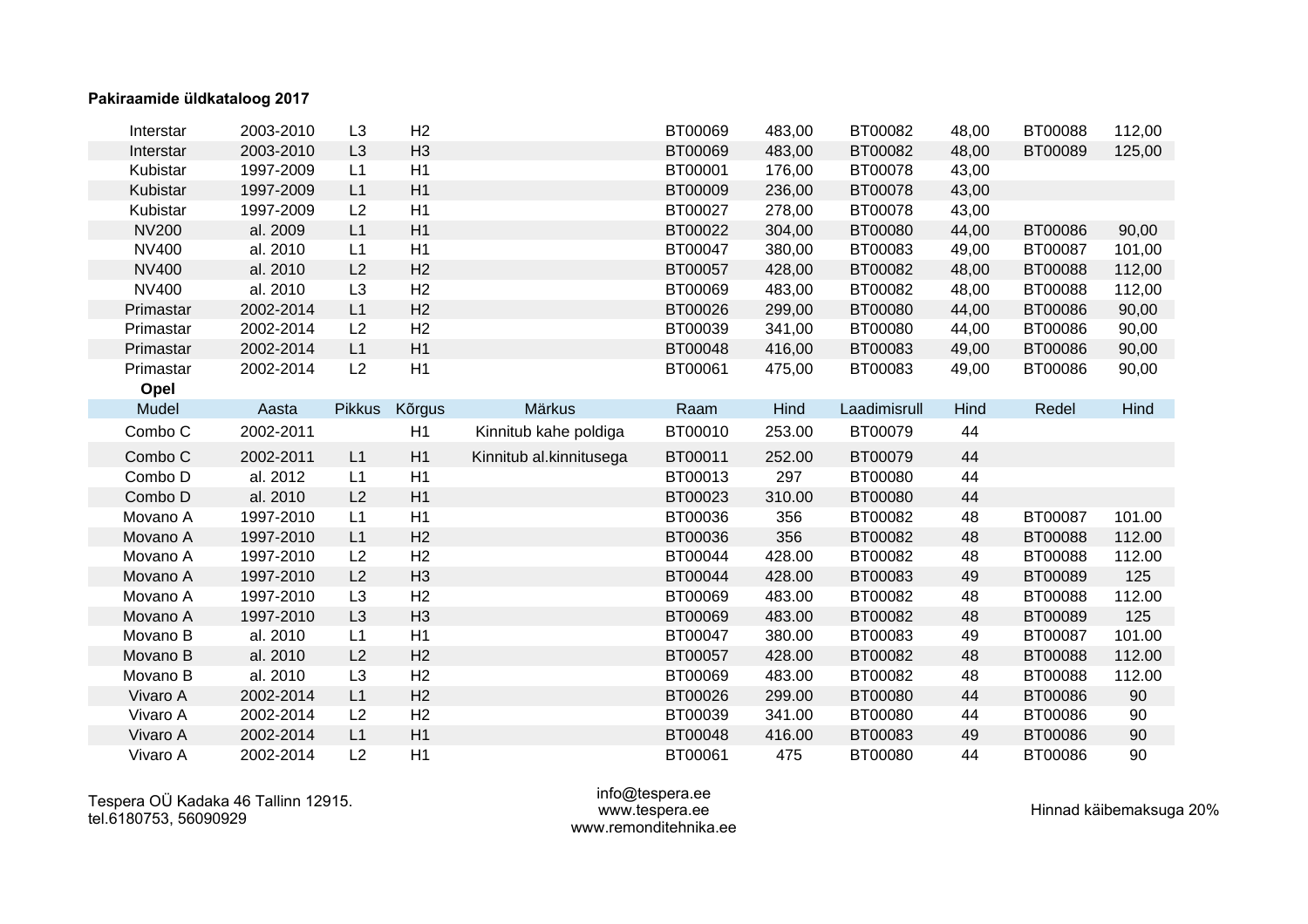| Vivaro B        | al. 2014  | L1             | H1             |        | BT00046 | 405.00 | BT00083      | 49    | BT00087 | 101.00 |
|-----------------|-----------|----------------|----------------|--------|---------|--------|--------------|-------|---------|--------|
| Vivaro B        | al. 2014  | L2             | H1             |        | BT00060 | 464.00 | BT00083      | 49    | BT00088 | 112.00 |
| <b>Peugeot</b>  |           |                |                |        |         |        |              |       |         |        |
| Mudel           | Aasta     | <b>Pikkus</b>  | <b>Kõrgus</b>  | Märkus | Raam    | Hind   | Laadimisrull | Hind  | Redel   | Hind   |
| <b>Bipper</b>   | $-2008$   | L1             | H1             |        | BT00025 | 287,00 | BT00080      | 44,00 |         |        |
| Boxer I         | 1994-2006 | L1             | H1             |        | BT00045 | 361,00 | BT00083      | 49,00 | BT00087 | 101,00 |
| Boxer I         | 1994-2006 | L1             | H <sub>2</sub> |        | BT00045 | 361,00 | BT00083      | 49,00 | BT00088 | 112,00 |
| Boxer I         | 1994-2006 | L2             | H1             |        | BT00058 | 413,00 | BT00083      | 49,00 | BT00087 | 101,00 |
| Boxer II        | $-2006$   | L1             | H1             |        | BT00045 | 361,00 | BT00083      | 49,00 | BT00087 | 101,00 |
| <b>Boxer II</b> | $-2006$   | L2             | H1             |        | BT00058 | 413,00 | BT00083      | 49,00 | BT00087 | 101,00 |
| <b>Boxer II</b> | $-2006$   | L2             | H <sub>2</sub> |        | BT00058 | 413,00 | BT00083      | 49,00 | BT00088 | 112,00 |
| <b>Boxer II</b> | $-2006$   | L <sub>3</sub> | H <sub>2</sub> |        | BT00070 | 482,00 | BT00083      | 49,00 | BT00088 | 112,00 |
| Boxer II        | $-2006$   | L <sub>3</sub> | H <sub>3</sub> |        | BT00070 | 482,00 | BT00083      | 49,00 | BT00089 | 125,00 |
| Expert II       | 2007-2015 | L1             | H1             |        | BT00034 | 329,00 | BT00080      | 44,00 | BT00086 | 90,00  |
| Partner         | 1996-2008 | L1             | H1             |        | BT00002 | 189,00 |              |       |         |        |
| Partner         | 1996-2008 | L1             | H1             |        | BT00019 | 279,00 | BT00079      | 44,00 |         |        |
| Partner II      | $-2008$   | L1             | H1             |        | BT00008 | 234,00 |              |       |         |        |
| Partner II      | $-2008$   | L1             | H1             |        | BT00021 | 304,00 | BT00080      | 44,00 |         |        |
| Partner II      | $-2008$   | L2             | H1             |        | BT00032 | 334,00 | BT00080      | 44,00 |         |        |
| Renault         |           |                |                |        |         |        |              |       |         |        |
| Mudel           | Aasta     | <b>Pikkus</b>  | Kõrgus         | Märkus | Raam    | Hind   | Laadimisrull | Hind  | Redel   | Hind   |
| Kangoo I        | 1997-2008 | L1             | H1             |        | BT00001 | 176,00 | BT00078      | 43,00 |         |        |
| Kangoo I        | 1997-2008 | L1             | H1             |        | BT00009 | 236,00 | BT00078      | 43,00 |         |        |
| Kangoo I        | 1997-2008 | L2             | H1             |        | BT00027 | 278    | BT00078      | 43,00 |         |        |
| Kangoo II       | al. 2008  | L1             | H1             |        | BT00005 | 211,00 | BT00079      | 44,00 |         |        |
| Kangoo II       | al. 2008  | L2             | H1             |        | BT00018 | 267    | BT00079      | 44,00 |         |        |
| Kangoo II       | al. 2008  | L <sub>3</sub> | H1             |        | BT00031 | 295    | BT00079      | 44,00 |         |        |
| Master II       | 1997-2010 | L1             | H1             |        | BT00036 | 356,00 | BT00082      | 48,00 | BT00087 | 101    |
| Master II       | 1997-2010 | L1             | H2             |        | BT00036 | 356,00 | BT00082      | 48,00 | BT00088 | 112    |
| Master II       | 1997-2010 | L2             | H <sub>2</sub> |        | BT00044 | 428    | BT00082      | 48,00 | BT00088 | 112    |
| Master II       | 1997-2010 | L2             | H <sub>3</sub> |        | BT00044 | 428    | BT00082      | 48,00 | BT00089 | 125,00 |
| Master II       | 1997-2010 | L3             | H <sub>2</sub> |        | BT00069 | 483    | BT00082      | 48,00 | BT00088 | 112    |

Tespera OÜ Kadaka 46 Tallinn 12915. tel.6180753, 56090929

#### info@tespera.ee www.tespera.ee www.remonditehnika.ee

Hinnad käibemaksuga 20%